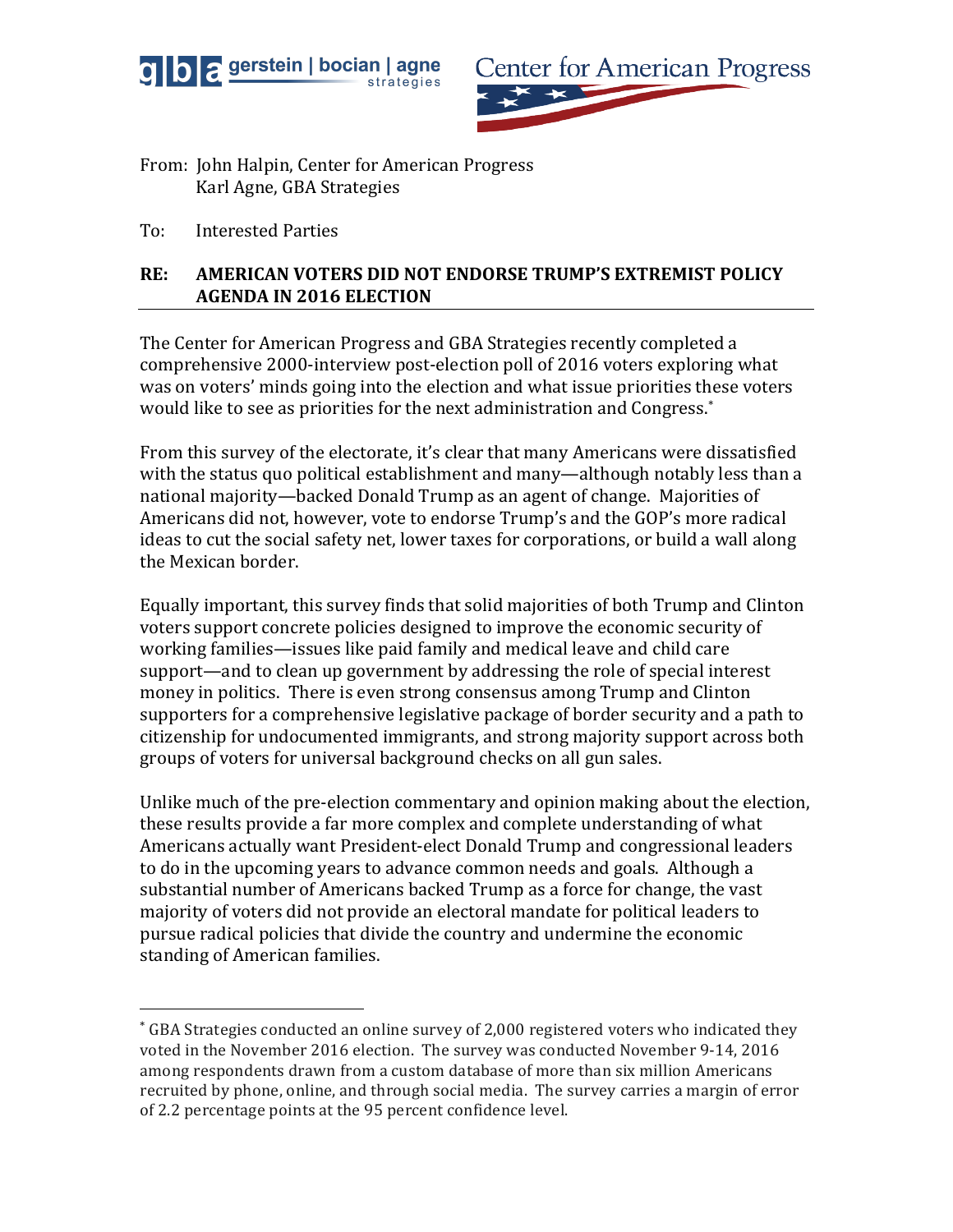Some of the major findings from the poll include:

Half of Donald Trump's voters said they voted for Trump mostly to "shake up **the political establishment in Washington" and less than 3 in 10 said they voted mostly for his policy agenda.** The survey asked voters what was the most important influence in determining their respective decisions for president presenting each group of voters with three distinct options. A full 50 percent of Trump supporters said, "I wanted to vote for Donald Trump and the chance to shake up the political establishment," compared to only 29 percent of Trump voters who said, "I wanted to vote for the policy agenda of Donald Trump and the Republicans." Just 21 percent of Trump voters reported, "I wanted to vote against Hillary Clinton and everything she stands for."

In contrast, issues and opposition to Trump mattered most for Clinton voters. Forty-four percent of Clinton voters said the most important influence on their vote for president was that, "I wanted to vote for the policy agenda of Hillary Clinton and the Democrats." Another 35 percent of Clinton voters said, "I voted against Donald Trump and everything he stands for," and 20 percent reported, "I wanted to vote for Hillary Clinton and the chance to support the first woman president."

Trump's voters were primarily driven by anti-establishment and anti-elite **sentiments.** The survey asked all voters whether they agreed or disagreed with a series of statements designed to measure support for populist and antiestablishment ideas about government, the economy, and society. Although populist sentiments are present in both groups of voters, certain ideas really stand out as important to many Trump supporters.

For example, 50 percent of Trump voters strongly agree, and 91 percent agree in total, with the idea that, "Ordinary people's opinions are more honest and correct than those of experts in politics and the media." In contrast, only 29 percent of Clinton voters strongly agree with this sentiment. Likewise, 77 percent of Trump voters strongly or somewhat agree that, "Globalization and international trade have done more to hurt than to benefit people like me," compared to only 47 percent of Clinton voters.

On the overall integrity and focus of the political system, there is widespread agreement among both Trump and Clinton voters that, "Our government is rigged in favor of the very rich and the very poor, and the middle class gets left behind": 82 percent of Trump voters and 78 percent of Clinton voters back this statement.

**There are notable divides between Clinton and Trump voters in terms of openness to rising diversity.** Nearly 6 in 10 Clinton voters (57 percent) said they strongly agree with the idea, "I am comfortable living in a more diverse America and being around people who come from a different racial, ethnic, or religious background than me," compared to 27 percent of Trump voters who strongly agree with this idea.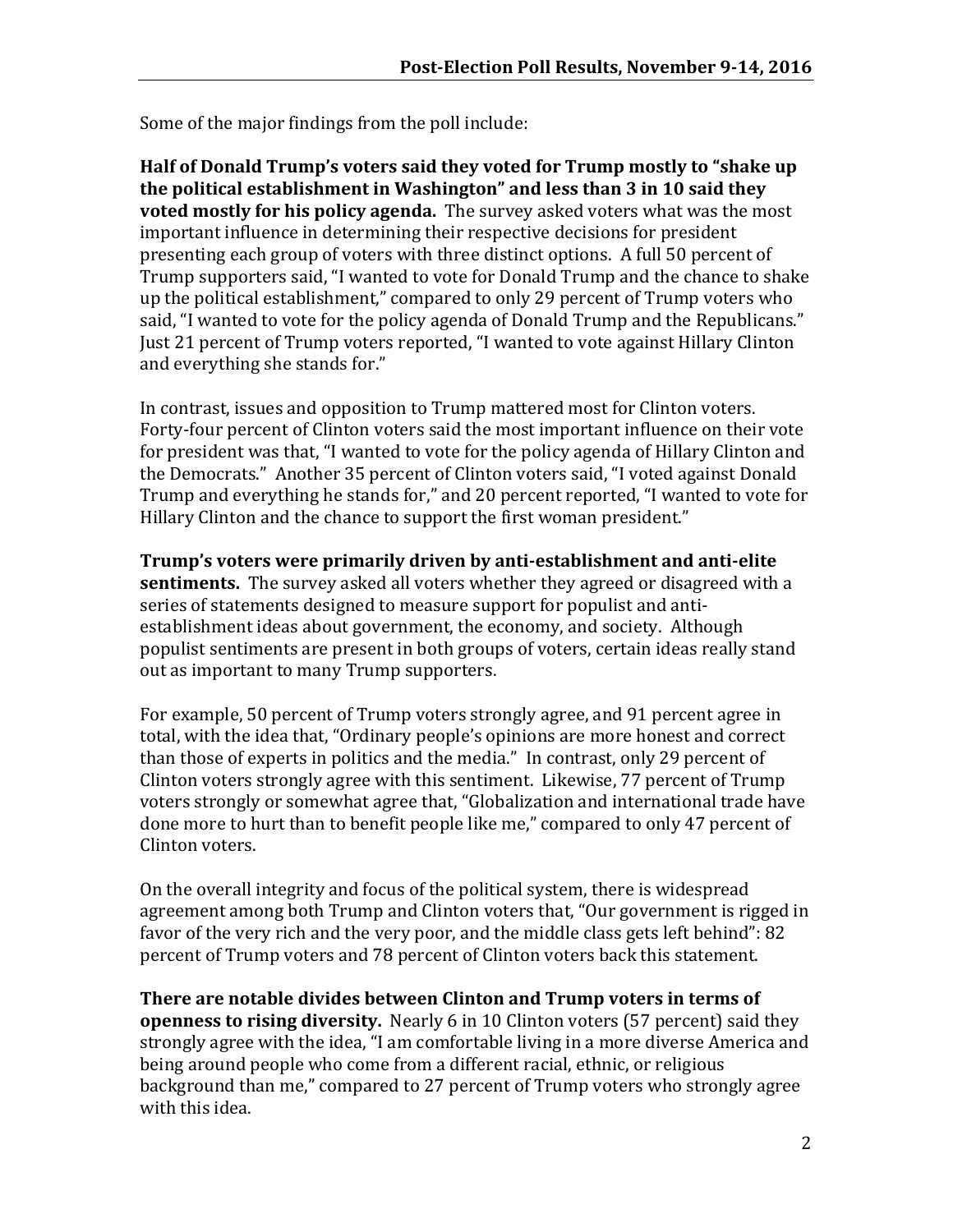Both Trump and Clinton voters are at odds with congressional Republicans on **issues like Social Security and Medicare and corporate taxes.** Our poll presented an exhaustive list of issues to assess what was on voters' minds as they decided on their vote and to determine which issues are the most important priorities for them in the upcoming year. Based on a  $0$  to 10 scale, with  $0$  meaning the issue should not be a priority for the next president and Congress, and  $10$ meaning the issue should be one of the highest priorities, the top tier issue priorities—with at least 70 to 80 percent of both Trump and Clinton voters saying that issue should be a priority—are focused on big-ticket items like jobs and the economy, protecting the social safety net, and fighting ISIS and terrorism.

Importantly, Trump and Clinton backers are united in their desire to preserve major governmental social welfare and safety net programs. A full 80 percent of Trump voters and 84 percent of Clinton voters believe "protecting Social Security and Medicare" should be a priority for the next president and Congress. In contrast, Trump and Clinton voters place a noticeably lower priority on the issue of "lowering" taxes for corporations": only 49 percent of Trump votes and 33 percent of Clinton voters believe corporate tax reduction should be a priority in the upcoming year.

**There is notable alignment between Trump and Clinton voters on progressive issue priorities like equal pay, money in politics, gun violence, and criminal justice reform.** Contrary to preconceptions about Trump and Clinton voters, this survey finds surprising agreement between the two groups of voters about what are traditionally thought of as progressive issues. For example, 62 percent of Trump voters and 79 percent of Clinton voters believe "equal pay for equal work" should be a priority for the next administration and Congress. Sixty-nine percent of Trump voters and 67 percent of Clinton voters view "getting special interest money out of politics" as a priority. And although the intensity of support is not as high as it is among Clinton voters, we also find a majority of Trump voters believing that "preventing gun crimes and reducing gun violence" (59 percent) should be a priority for the next president and Congress, and 52 percent feeling similarly about "addressing structural racism and reforming the criminal justice system."

In contrast, a major fissure emerges between the two groups of voters on Trump's signature campaign issue of building a wall along the Mexican border. While 63 percent of Trump voters believe building a wall along the Mexican border should be a priority, 68 percent of Clinton voters say this should *not* be a priority for political leaders.

**Strong majorities of both Trump and Clinton voters support a series of** concrete proposals to advance economic security for all Americans, to protect **our nation, and to repair our systems of government.** Although there are some differences in intensity of support, our poll tested 14 distinct policy proposals (full list in the attached poll) and found majority support from both groups of voters on all but one of these issues. The proposals with notable consensus support are: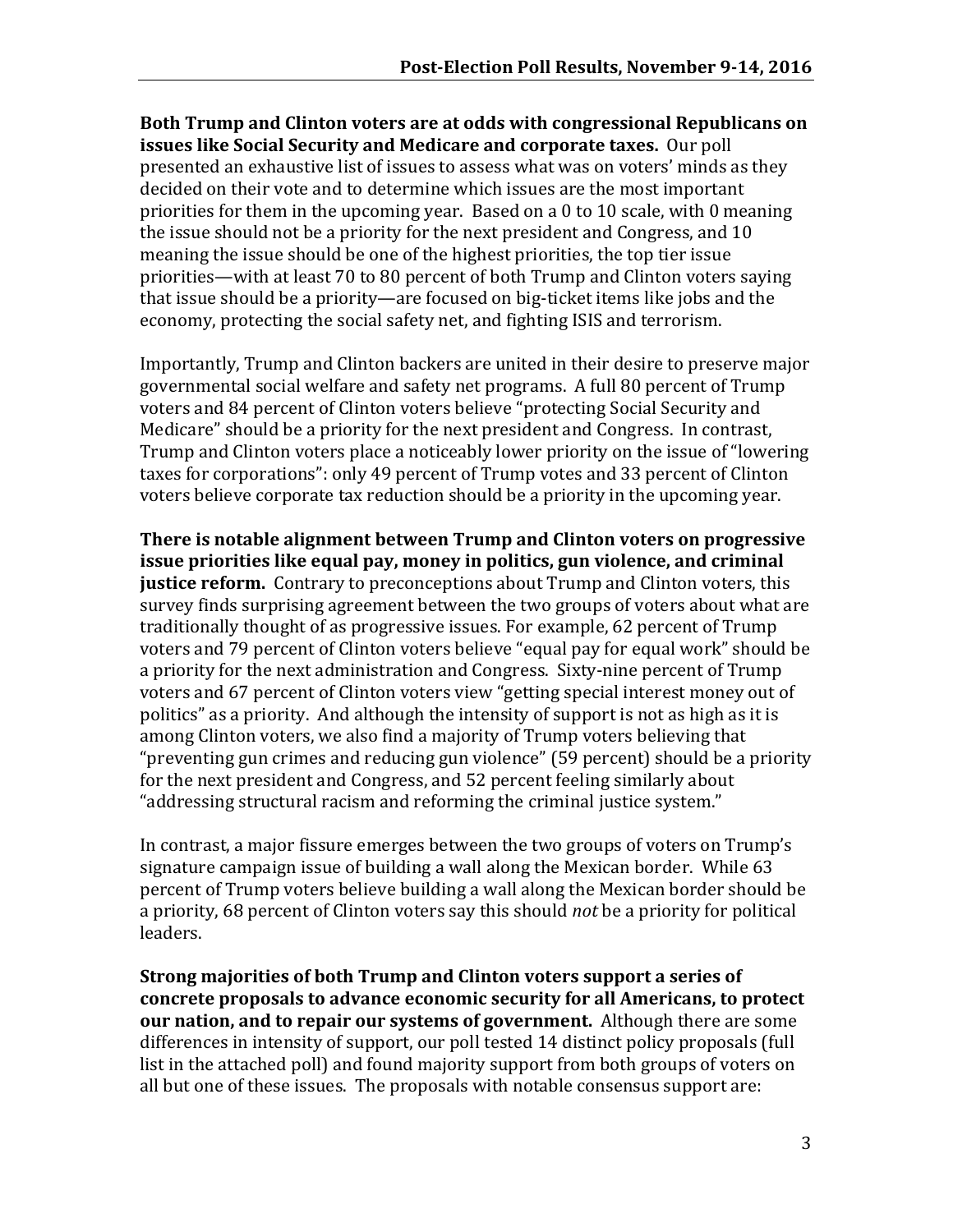*Invest* \$1 trillion over the next five years on comprehensive infrastructure needs *including physical infrastructure like roads, bridges, airports and public transport;* energy *infrastructure to increase production and use of clean energy;* and human infrastructure to help workers with good jobs that pay decent wages, affordable education, and child care support.

**Trump Voters = 88 total support Clinton Voters = 87 total support** 

*Issue an executive order to help safeguard the integrity of our democratic institutions by requiring government contractors to fully disclose any political* spending to the public.

**Trump Voters = 84 percent support Clinton Voters = 91 percent support** 

Pass *legislation to ban congressional committee members from raising money from corporations or special interests that fall under the jurisdiction of their committee.* 

**Trump Voters = 86 percent support Clinton Voters = 89 percent support**

Pass a single package of legislation that enhances border security, modernizes the *legal* immigration system, and creates a path to citizenship for *undocumented immigrants provided they register with the government, pay a fine and taxes, learn English, and pass criminal background checks.* **Trump Voters = 83 percent support**

**Clinton Voters = 87 percent support**

Pass legislation requiring background checks on all gun sales, including those sold online or at gun shows.

**Trump Voters = 82 percent support Clinton Voters = 93 percent support**

*Create a national paid family and medical leave program that would provide workers some income for up to 12 weeks of leave from their jobs if they have a* new child, face a serious illness, or need to care for a seriously ill family *member.*

**Trump Voters = 68 percent support Clinton Voters = 89 percent support** 

Increase federal investments in childcare to ensure that no family in America pays more than 10 percent of its income on high-quality child care. **Trump Voters = 65 percent support Clinton Voters = 86 percent support**